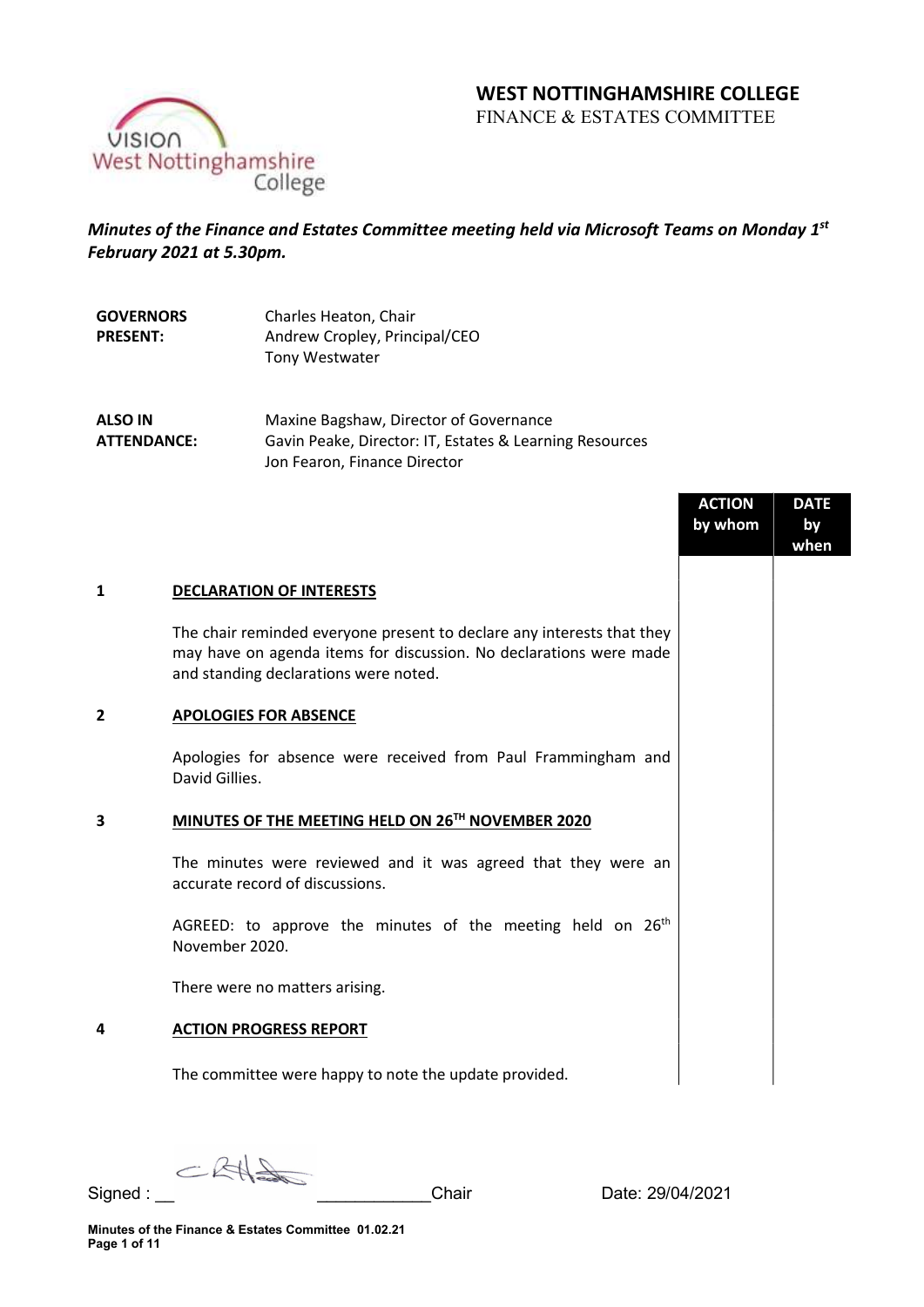# 5 BALANCED SCORECARD REPORTING – PROGRESS WITH ESTATES WORK

The director: IT, estates and learning resources provided an update on the programme of works to spend the building conditions grant received of £1,332,739. He advised that works started well in the autumn term but have subsequently been delayed because of lockdown and also COVID illness. The college's own team, project manager and suppliers have all been impacted by either COVID infection or the need to self-isolate. That being said, he confirmed that the overall position was looking good.

Key matters brought to the committee's attention were:

- To date, £354,331 has been spent, with a further £564k of major works having been identified and quotes obtained.
- A further £414,408 of works remain to be procured. Outline quotes for this work are being obtained and works prioritised.
- The college has been a granted an extension on the original DfE spend deadline of 31<sup>st</sup> March 2021 and it is now 31<sup>st</sup> September 2021, meaning that there is virtually no risk of underspending this grant and having to repay.

He advised that the college was making good progress in relation to replacing the Wi-Fi and that the sites were being connected ready for installation. The team are currently testing devices to identify the best solution.

In relation to the roof works required at Relish, three quotes have been obtained and the college is clear in terms of a preferred contractor; however, works cannot start until the weather is suitable. The college is currently awaiting formal quotes in relation to the toilet refurbishment. Realistic estimates of the likely costs are known, but final quotes will confirm this.

As an overview, the college now has committed expenditure of £918k. On top of that, there is a list of smaller items and costings in relation to many projects. This gives maximum flexibility to respond and ensure that the full grant is spent. He described the college as having a 'neverending list' which will need to be addressed over a number of years. The committee were happy to note the extension to the spend deadline and agreed that this provided increased confidence that there would be no repayment required.

A challenge from the committee was in terms of the potential list of projects with a total value of £1.7 million. They asked whether these could be value engineered to make the most of the £1.3 million

CRA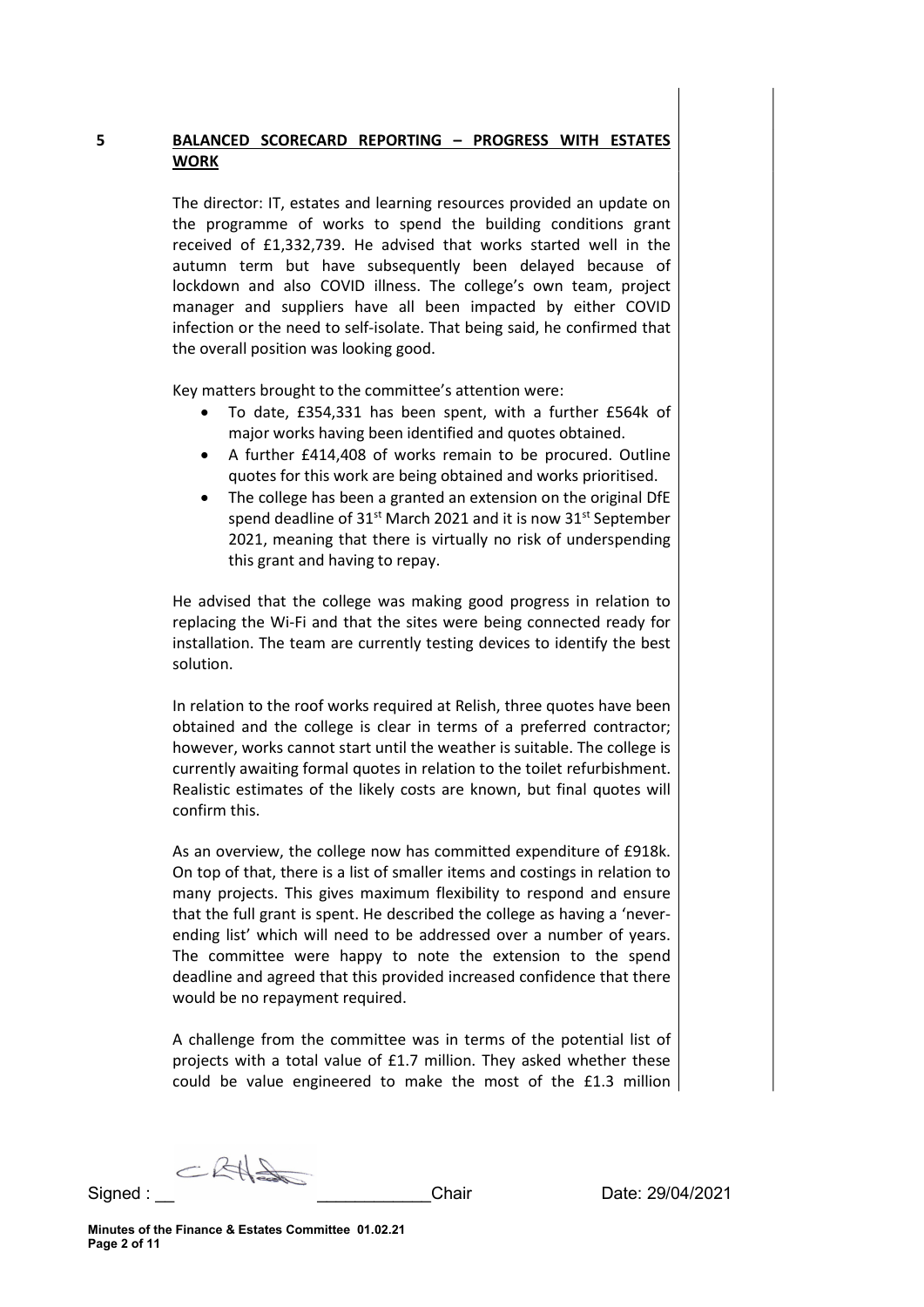available. The committee were advised that the works required in the conditions survey run over five years, with this year being year two. Some of the estimates are now being found to be over-inflated, therefore the college will have other options to look at projects within the larger list. It was confirmed that there are possibilities to get the financial costs down, and it was specifically noted that the project manager engaged is working effectively to obtain reasonable quotes. In terms of specific areas where cost savings can be made on the estimates, an example given was in relation to painting.

In terms of the balance scorecard position, the proposal was to RAGrate this as green. The committee were happy to approve this and felt that the extended deadline gave increased confidence and that they were satisfied that the project was moving in the right direction.

The committee asked for assurance that projects are being prioritised. It was confirmed that they are and that these are based upon the college's own identified internal priorities.

AGREED: to note the content of the update provided.

## 6 RISK REPORT

The finance director introduced this item and it was agreed that the committee would focus on areas where the risk score has increased. These were:

• F1 – impact of COVID on operating costs.

The FD confirmed that there have been increased operating costs and that this is something to carefully monitor. He indicated that the restructuring costs included would now be removed as the college is not intending to use them. He explained that the increased costs were mainly as a result of the 'cover model' for students when on site: i.e. the college has, in the autumn term, attempted to deliver both on site and remote activity. Some funds have been received from the support fund which will offset this; however, it will not make up the full difference.

- F3a & b COVID impact on AEB and 19+ apprenticeships The committee were reminded that the college is heavily reliant upon subcontractors for AEB delivery and that, because of COVID, they had not been able to make an effective start. An example given was Bombardier, in that they have had to do less because of social distancing limitations. There have also been some Brexit implications which have impacted upon delivery. In relation to apprenticeship provision generally, paperwork is in arrears and the college is just trying to clarify if all enrolments are now on the system.
- F6 & F7 in house and direct delivery

CRAS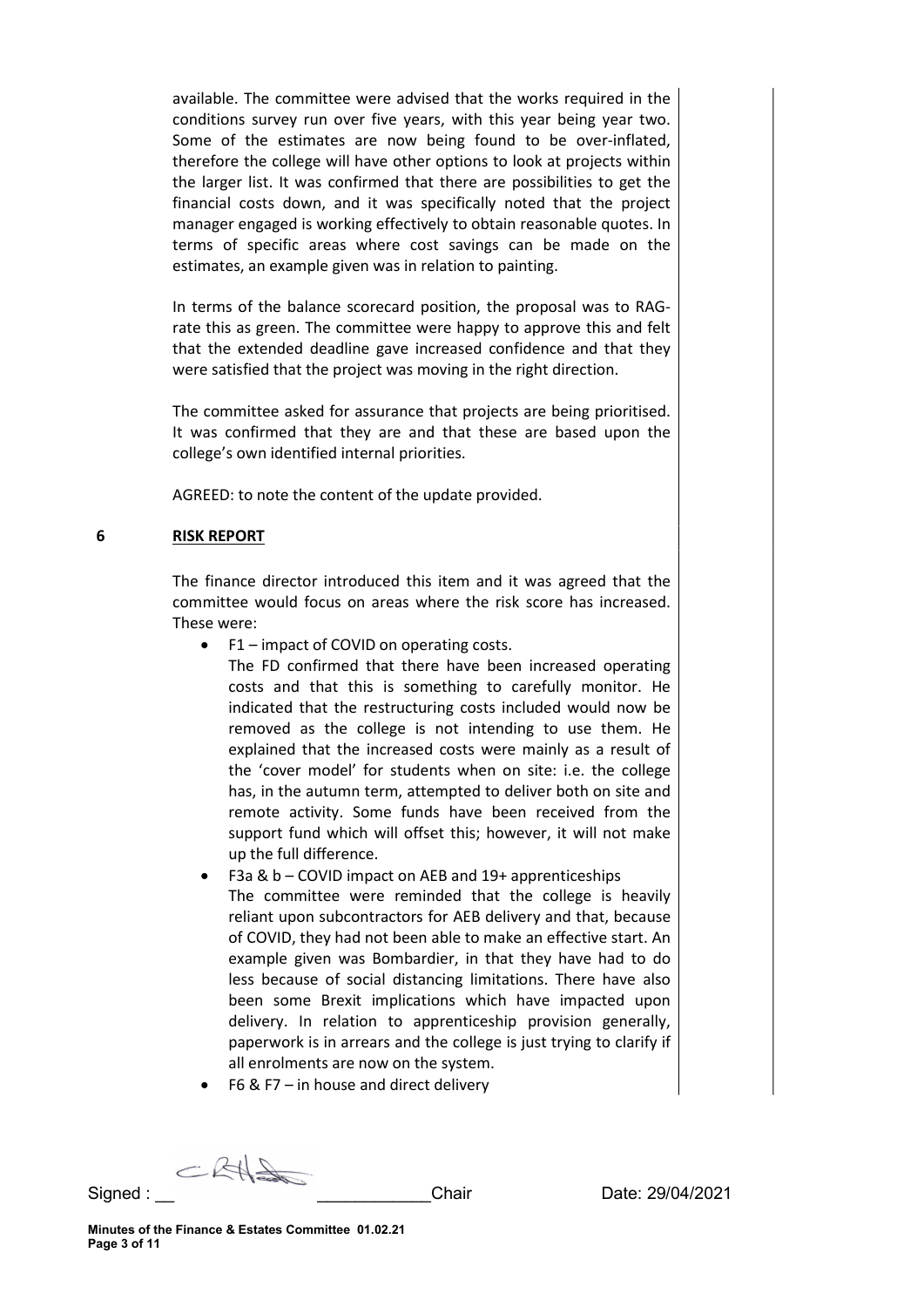The committee were advised that employers simply don't want students and college staff on site to complete assessments, therefore this is impacting upon the ability to grow in these areas.

F17 – AEB reconciliation

The committee were advised that the ESFA did not meet their obligation to inform the sector of the policy guidance by  $31<sup>st</sup>$ January. In the prior academic year, 67% was the trigger point for receiving protection by way of 100% allocation payment. The private sector has strenuously objected to that approach being taken again and an alternative proposal is to pay a 10% top-up on what each college achieves. The FD confirmed that the college accounts only provide for what has been achieved, therefore, should it receive 100% protection, it would be an improved position. The ESFA are looking to push colleges to provide online courses and, if this is the case, WNC would need a high volume of online activity to make up for the loss of revenue generated by on site delivery.

The FD advised that the sector is also awaiting guidance on 16-18 funding in relation to in-year growth. If this were confirmed, it could mean between an extra £500k and £1.2 million, depending upon the methodology used.

The committee were advised that colleges are required to provide an estimated AEB outturn to the ESFA by mid-February, therefore the ESFA will have to provide guidance before then so that the forecasts can be completed. He explained that paying the 10% extra only is an incentive for colleges to really focus on this area and not sit back and relax.

The committee discussed the Kickstart programme and questioned whether it would negatively impact upon demand for apprenticeships. The CEO indicated that the hope is that the six-month Kickstart programme would then allow the vast majority of individuals to move on to apprenticeships with the same employer, however it was acknowledged that some employers may seek to take advantage of the funding available without making long-term commitments to individuals. The CEO advised that the numbers engaged in the Kickstart programme are very low as it has been taking DWP so long to process individuals on the system. The numbers for the college are circa 60 who have gone through the gateway.

AGREED: to note the content of the update provided.

## 7 MONTHLY MANAGEMENT ACCOUNTS – DECEMBER 2020

The finance director introduced his comprehensive report and

CRAS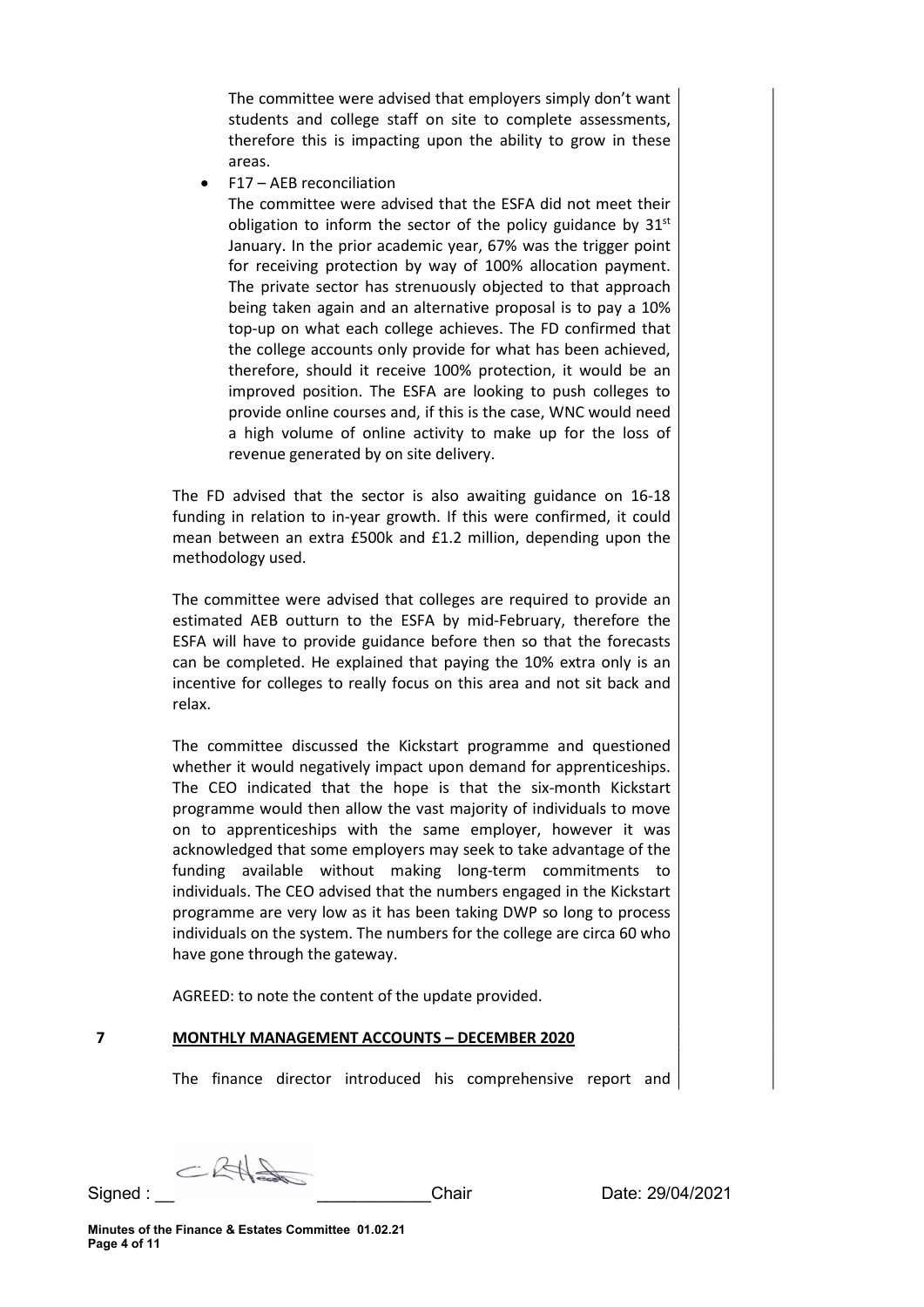explained that the most significant impact was in relation to the reduction in revenue. He explained that the college was taking a really prudent view and that it is possible that the college will receive more via the AEB reconciliation; however, at this stage, it is not known or guaranteed and would not in any event make up the shortfall entirely.

Challenge for the college is that:

- Pay costs are marginally ahead; however,
- Revenue is significantly down
- There are savings in non-pay
- Additional 14-19 revenue, which is supporting additional pay (£146k).

The challenge for the college is to increase revenue; however, the EBITDA position is not as significantly impacted.

He expressed the hope that at period 6 he would be able to take a more optimistic view regarding the AEB position and revenue, which would then improve EBITDA. He advised that 'teaching in the face of COVID' up to Christmas was costly but that the January move to online provision will mean less cost.

He confirmed the need to obtain ESFA clarity on the AEB and 16-18 inyear growth position so that this can be built into the forecasts. Currently the college just does not know quite enough, but the hope is to have more certainty by mid-February. He confirmed that there is a plan, to be discussed at the next agenda item, to catch up some of the subcontracting shortfall.

The committee chair made reference to bad debt provision in an earlier version of the accounts, and the finance director explained that franchise costs and fees had been removed and that this then leads to a nil impact. A challenge from the committee going forward was to ensure that any franchise costs are specifically referenced so that it does not distort the view of the college's operating position.

The committee discussed the increase in costs and it was noted that temporary costs are +34%. The committee indicated that they would like to see this shown in staff numbers/headcount and financial impact. They acknowledged that, from an overall perspective, this is being managed but that there needs to be greater clarity provided within the accounts.

The finance director made the observation that, if the college did not have to pay VAT on these costs, it would lead to a significant saving. If the FE sector had a different VAT treatment, i.e. similar to that in the school and academy sector (which allows VAT to be recovered), then this would mean an extra circa £350k to the bottom line. The public

CRAS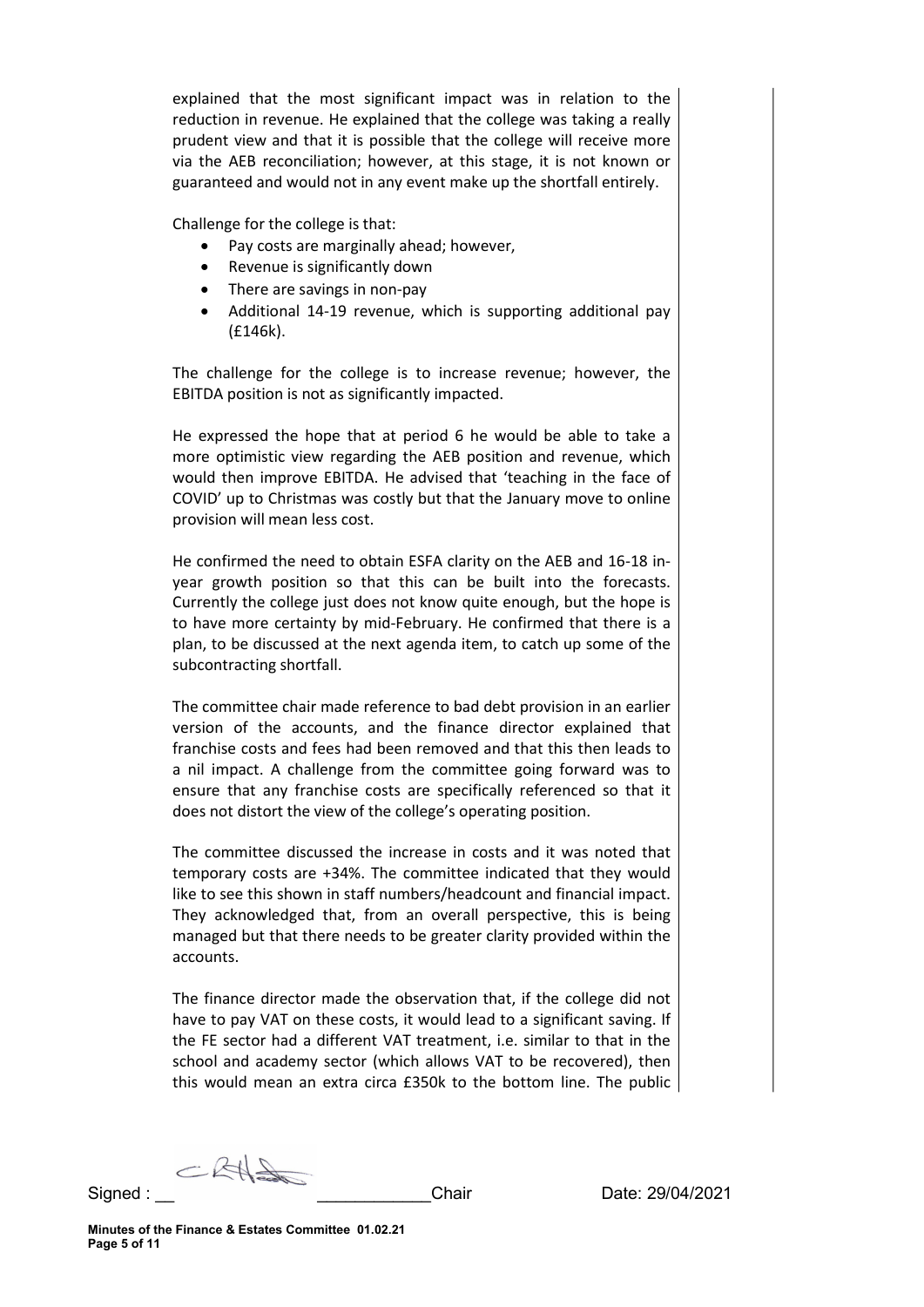accounts committee is looking into this; therefore, it has potential for the future.

AGREED: to note the content of the update provided.

#### 8 SUBCONTRACTING UPDATE

The finance director presented a summary of subcontracting activity compared to contract allocations and explained that most are having issues in terms of starting new activity. Their provision is substantially based upon classroom activity and they are not very experienced regarding online learning. As a consequence, the college cannot be confident regarding the quality of what they may offer if they moved to online provision.

Net benefit to the college of subcontracting activity is a 20% margin; however, if the college does not get nearer to the target, it is highly likely that the allocation will be reduced in future years. He confirmed that online delivery was not the basis of the contracts issued.

In terms of a summary:

- Activity is currently circa £1.3 million, which is a combination of the college and subcontractors. College position is £616k with £240k in the pipeline.
- There is still £4 million to fulfil and the original expectation was that subcontracting would make up £2.9 million of this.
- Subcontractors will be lucky to get to £1.1 million additional activity, and this relies on them getting back to a position where they can recruit at volume.
- Gap for college provision is £691k.
- £2.5 million is required to secure the budget.

New activity is proposed to close the gap and includes:

- Sports body focus online with CSL Limited. There is the possibility of delivering £275k with a cost of £75k relating to marketing, admin support, etc. This could be an ongoing offer after COVID and specifically looks to support the sport and recreation industry.
- Online learning platform with John Ogah. The college acknowledges that it could do much more in terms of online delivery and statistics suggest that there are between 2,000 and 5,000 people a week enrolling to online courses. College needs to be savvier regarding social media marketing, which is why the proposal is to partner with John Ogah, who is tried and tested. He is recommended by the Skills Network and has experience of working with Learn Direct. 2,500 learners would generate £1 million income at a cost of £125k.
- FMBS online model this is direct delivery with the content

CRAS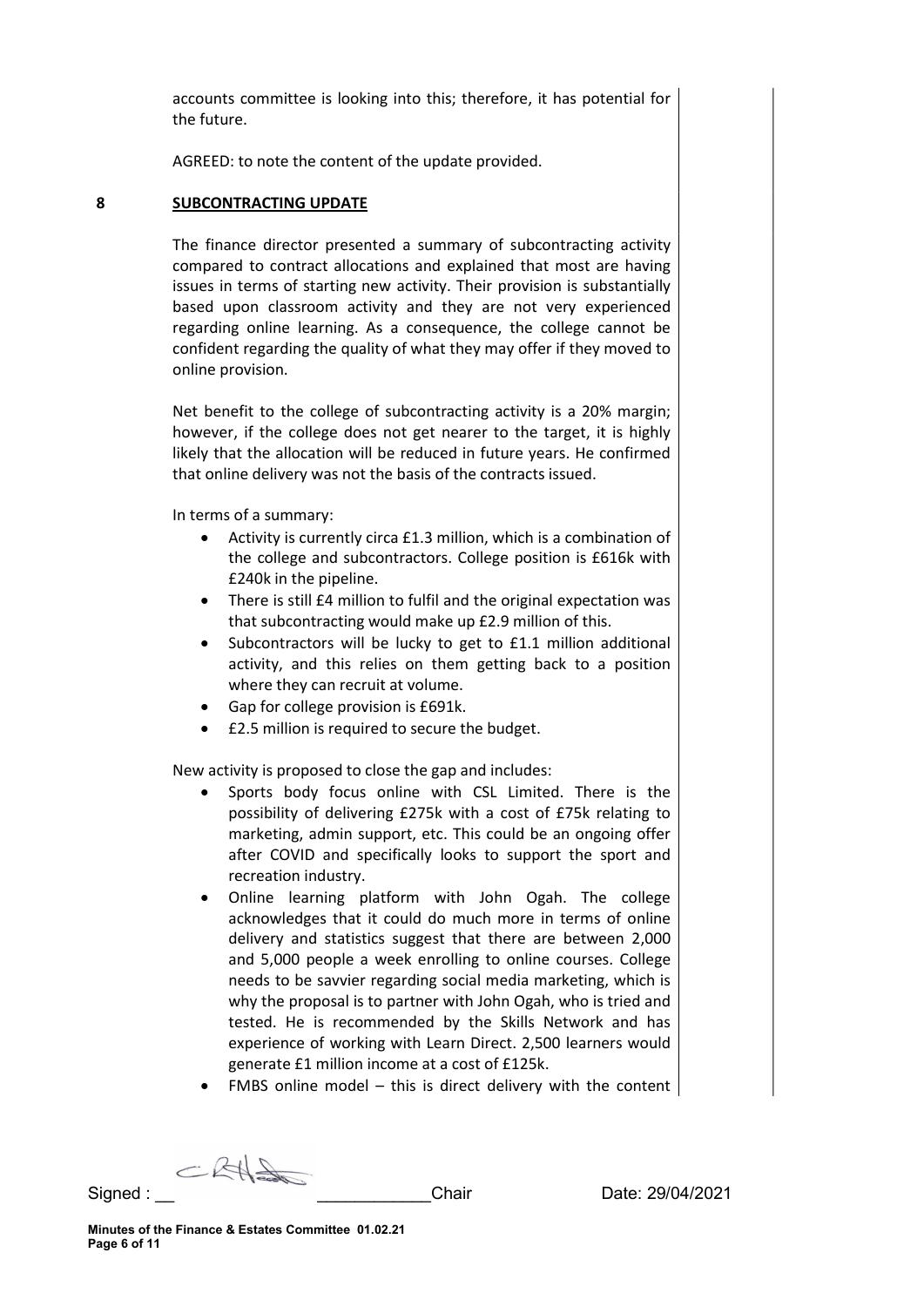|   | and method of delivery being purchased. Delivery would be by<br>college staff; quality assurance would be undertaken by the<br>college; and enrolments would be college learners. There is the<br>ability to generate £550k at a cost of £125k.<br>Local campaign $-$ the college will need to learn and replicate<br>from the other initiatives. Possibility to generate £450k at a<br>cost of £30k.                                                                                                                                                                                                                    |                     |              |
|---|--------------------------------------------------------------------------------------------------------------------------------------------------------------------------------------------------------------------------------------------------------------------------------------------------------------------------------------------------------------------------------------------------------------------------------------------------------------------------------------------------------------------------------------------------------------------------------------------------------------------------|---------------------|--------------|
|   | To support these additional initiatives, there will be costs, including the<br>development of online content and staffing at £300k and VAT at £131k.<br>The revised plan being developed is for additional income of £3.5<br>million at a cost of £786k; however, it was explained that costs will not<br>be incurred if the revenue is not generated.                                                                                                                                                                                                                                                                   |                     |              |
|   | The committee were advised that there is a need to increase the<br>marketing budget to support the recruitment of online learners;<br>however, assurance was given that there is good payback in relation to<br>this.                                                                                                                                                                                                                                                                                                                                                                                                    |                     |              |
|   | The committee acknowledged that, if successful, these initiatives would<br>significantly close the gap. They asked for a bridge summary of the<br>impact on the EBITDA position. The committee acknowledged that, on<br>the basis of the figures presented, they show that against revenue it is<br>worth incurring the costs. All felt that a greater risk is losing the size of<br>the AEB allocation and that this needs to be protected for future<br>budgets. The FD confirmed that there are some opportunities for<br>better margins on this new activity when compared to the 20%<br>subcontractor contribution. | Finance<br>Director | Feb.<br>2021 |
|   | The CEO advised that one risk associated with these options is that the<br>college will fail to meet the objective to have more AEB delivered<br>locally, as some will inevitably be national provision. The committee<br>acknowledged that the plans were a means to an end to protect the<br>allocation and that the local competitive market needs to be also<br>considered. It was confirmed that none of this activity will be<br>subcontracted and that, instead, it will be college activity delivered<br>directly with support from others.                                                                      |                     |              |
|   | AGREED: to note the content of the update provided.                                                                                                                                                                                                                                                                                                                                                                                                                                                                                                                                                                      |                     |              |
| 9 | <b>JANUARY PAY REPORT</b>                                                                                                                                                                                                                                                                                                                                                                                                                                                                                                                                                                                                |                     |              |
|   | The finance director shared this information at the meeting and key<br>matters brought to the committee's attention were:<br>Restructuring costs have now been removed.<br>One of the reasons for the overspend was payment of the<br>٠<br>Christmas bonus to staff.<br>Temporary staff costs continue to be high as a result of COVID,                                                                                                                                                                                                                                                                                  |                     |              |

 $CRH$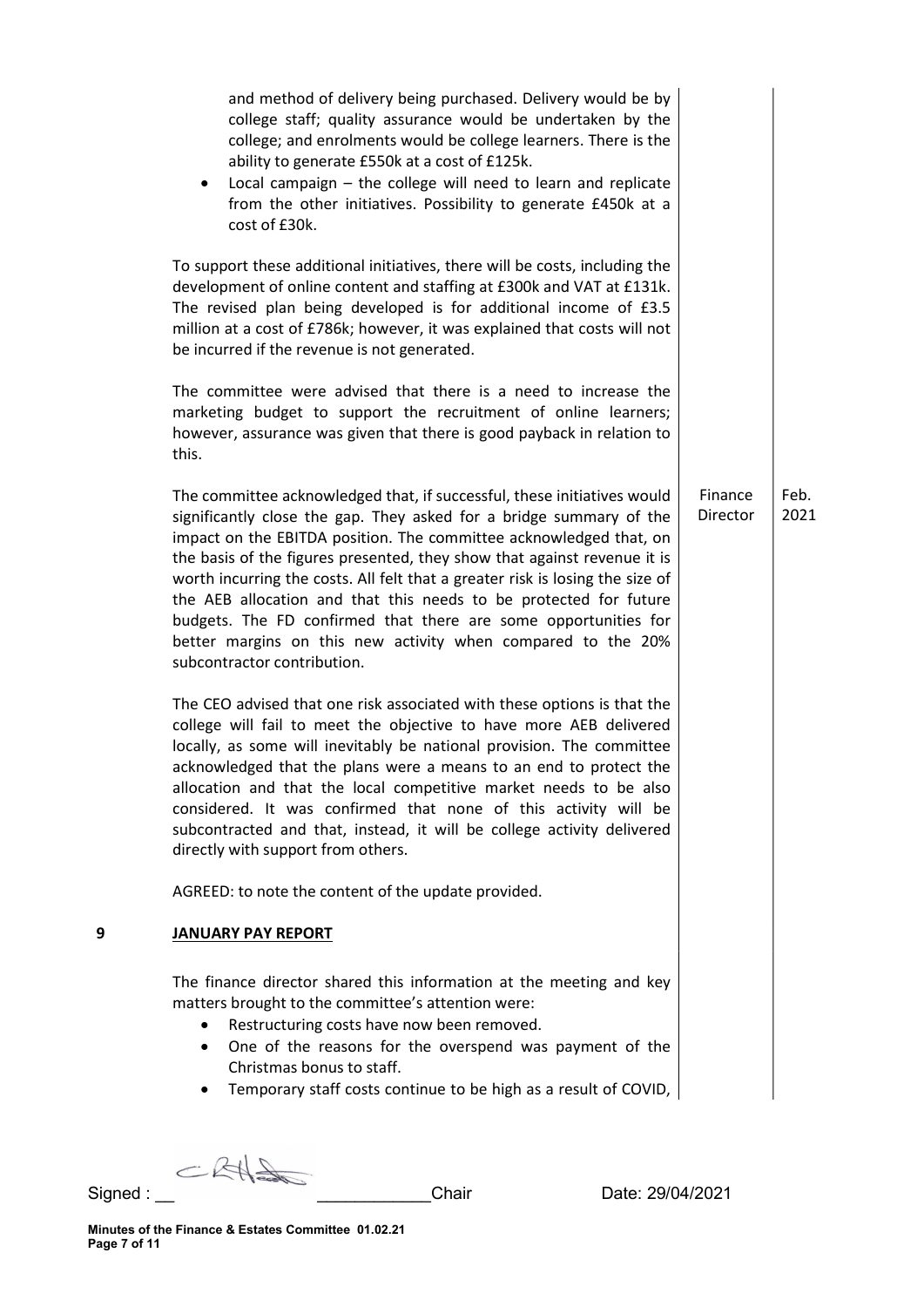but some will be offset by extra teaching support fund income.

 In relation to the teaching support fund, the college has spent £140k out of allocation of £440k.

A challenge from the committee was to explain temporary staff costs by way of a bridge when the reforecast is prepared. This was described as an overspend that is not 'hurting' and, therefore, the full board needs to better understand this. A challenge from the committee was also to budget in the Christmas bonus for 21/22, rather than it appearing as an overspend.

The FD confirmed that the college does not believe that it will now need the £150k originally held in the budget for restructuring and that the only costs to consider are potential exit costs for bksb. These will be an exceptional sales cost.

AGREED: to note the content of the update provided.

## 10 UPDATED FINANCIAL FORECASTS

The committee were advised that the ESFA has withdrawn the requirement to submit a reforecast by  $31<sup>st</sup>$  January. This is because it has not provided enough guidance to the sector. The key date now is an additional return required in relation to cash flow, which is due by 28<sup>th</sup> February 2021. The sector should have more certainty by then.

The committee were advised that the £2.5 million Gift Aid to be paid to the college from bksb has now been taken and that this has been used to repay the loan between the college and the company. The college will also start to take out in-year Gift Aid, as this will reduce the cash position at the point of sale.

AGREED: to note the content of the update provided.

## 11 CONTRIBUTION ANALYSIS

The committee's attention was drawn to the summary of curriculum contribution performance, and specific areas of concern were noted.

- a) Engineering is currently at 41% (9% down)
- 16-18 funding has been understated in engineering, as all areas have received the same level of funding per learner, whereas the budget plan was for engineering to receive a higher allocation due to the high-cost nature of its programmes, particularly as the ESFA uplifted many programmes by a further 10% in 2020/21. This will considerably narrow the gap in this area.
- Engineering apprenticeships are at 48% (-12%). Due to COVID-19, the majority of engineering starts have been delayed to

CRAS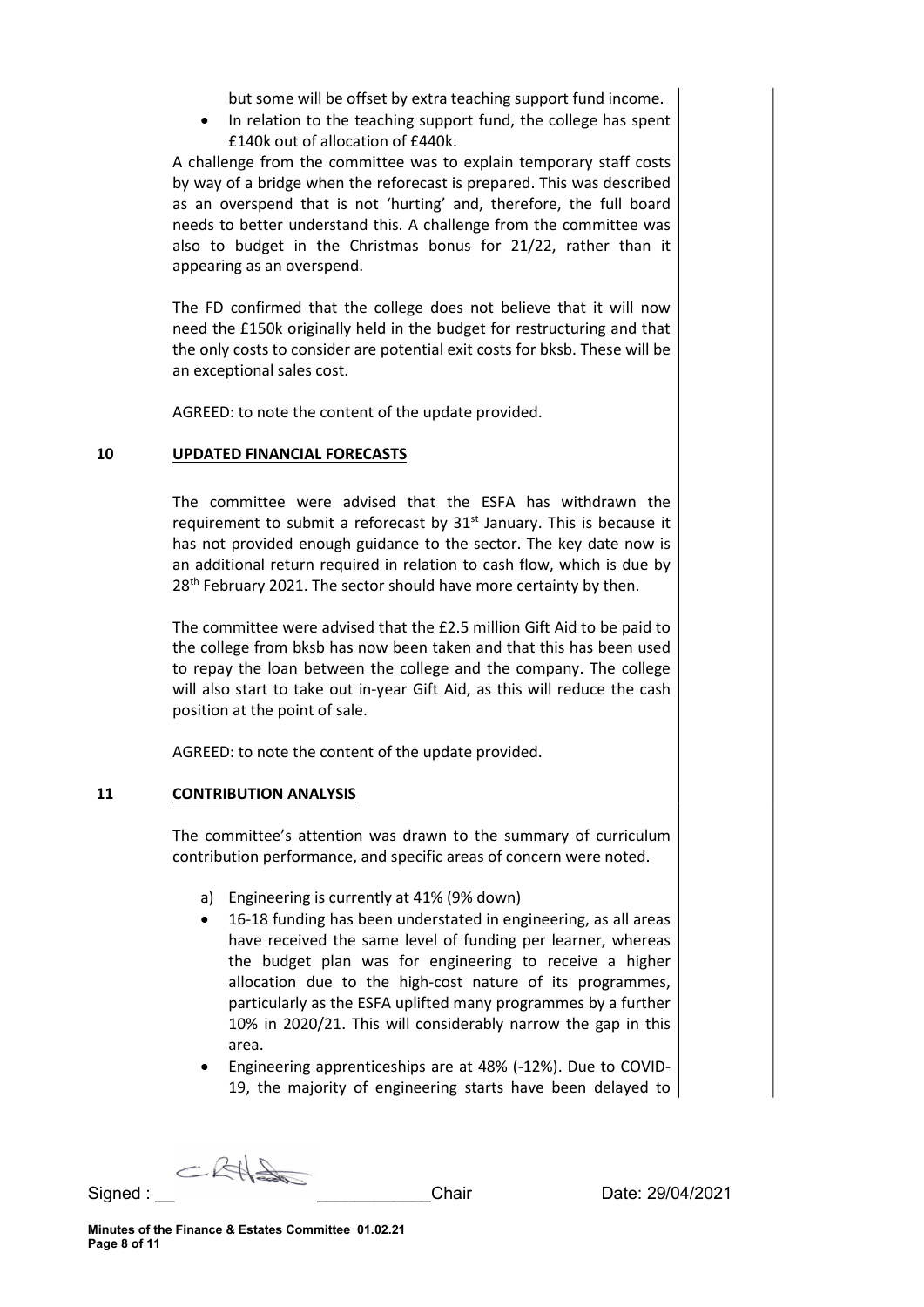January 2021, which is the main issue. January 2021 data will provide an initial view on how much of this can be recovered.

He explained that there is an issue regarding accuracy, given that the report produced does not recognise the weighting of some courses, which particularly apply to engineering.

- b) Construction is at 34% (25% down)
- All areas of construction have been impacted by recruitment issues and heavy usage of agency staffing, which costs typically 38% more. Prior to Christmas, the college was able to make some more cost-effective appointments which will start to reduce this impact. The committee were advised that this area of the curriculum carries 60% of the agency staff bill, which therefore impacts upon costs and contribution.
- Given some ongoing quality issues within this department, it has been vital to maintain staffing levels in the area and have access to highly experienced staff.
- Construction 16-18 provision is also affected by understatement of revenue, but not to the same extent as engineering.
- Construction apprenticeship starts again have been substantially delayed to January 2021, which has impacted the first five months.

In terms of the information provided, the finance director expressed the view that it has opened up an opportunity for some questions and conversations but that more analysis needs to be done.

The committee were advised that all 16-18 areas are dealing with increased levels of activity, with £1 million of additional revenue deferred to 2021/22 due to lagged funding.

AGREED: to note the content of the update provided.

## 12 SUBSIDIARY COMPANIES UPDATE

The committee's attention was drawn to the summary report regarding historic subsidiary companies that are either now dormant or placed in voluntary liquidation. In relation to VWS, the expectation is that the pension fund will recover the vast majority of any monies available.

VBSS sits within the main college accounts and is part of the group. Its sole purpose is to employ staff for the college, and the college is the only customer. VBSS has a board that meets three times a year. VBSS staff are not in the LGPS pension scheme, and this is the main motivator for the establishment of this company. There is some sector consultation on removing the LGPS requirement for new recruits into

CRAS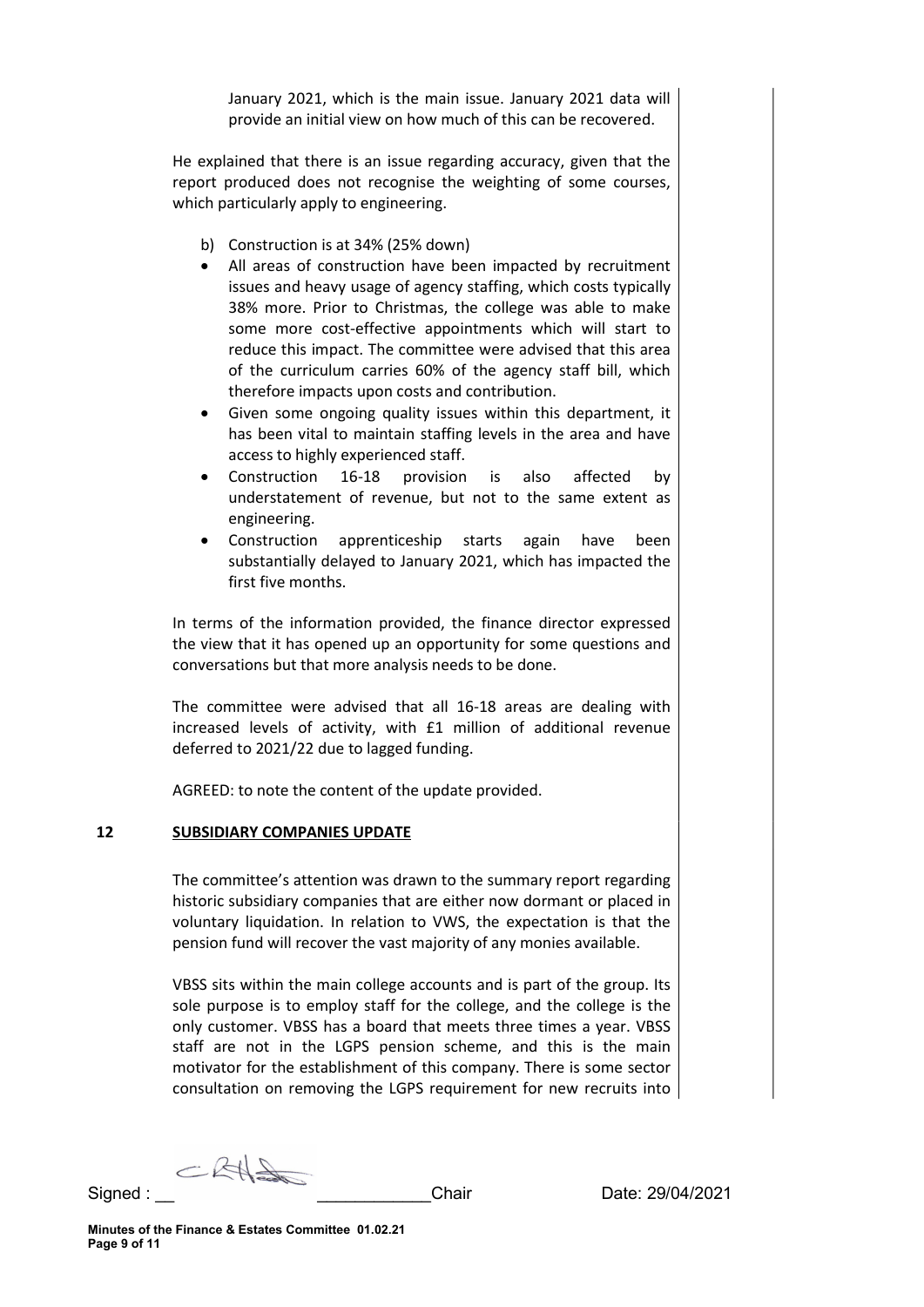the sector. If this does change, the college may not need this subsidiary company going forward.

bksb is the college's most significant subsidiary. It has its own board in place and meets regularly.

Update was also provided in relation to West Nottinghamshire College Educational Trust Limited (operating as Vision Studio School) where the college was a sponsor. There is an ongoing application to strike the company off as there is no longer any activity, and the college is supporting former directors to address a HMRC objection.

AGREED: to note the content of the update provided.

#### 13 HE CENTRE – INVESTMENT PROPERTY TREATMENT

The finance director provided a verbal update and confirmed that this issue had been raised by Mazars in their management letter. They had identified an expectation that this building would be represented as an investment asset in the accounts. This then requires a valuation. Quotes have been sourced and Avery Young, who previously valued the property as part of the review of banking arrangements, have confirmed that they are able to undertake a desktop review at £1,800 plus VAT. This is on the basis that they already have accurate and detailed information because of the prior work completed.

The intention is to complete the movement at the end of July, as this has to be done in preparation for the statutory accounts. The finance director confirmed that he would update the depreciation position and it was acknowledged that this does not impact the monthly EBITDA position.

AGREED: to note the content of the update provided.

## 14 REVIEW OF CONFIDENTIAL MEETING MINUTES 2019/20

The director of governance introduced her detailed report following the annual review of confidential minutes. She drew the committee's attention to her highlighted recommendations for release, which were approved. The CEO indicated that, as a matter of courtesy, he would liaise with NTU regarding the proposal to release meeting notes of discussions regarding the partnership arrangements and the lease of the building. Subject to any feedback, the committee agreed that they were happy that the reasons for commercial sensitivity on this had now passed.

## AGREED:

a) To note the content of the update provided

CRAS